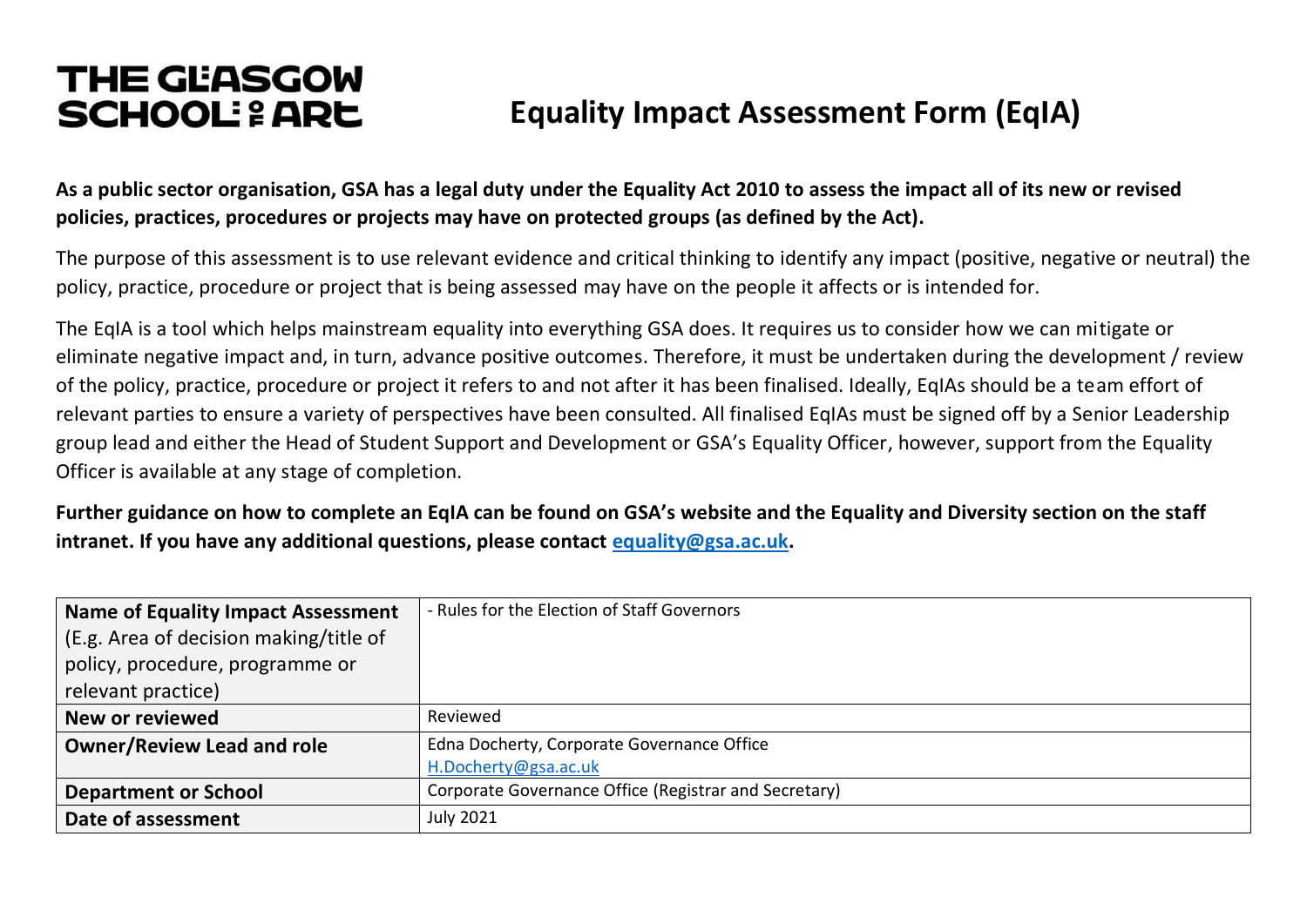## **1. Purpose of policy / practice / procedure / project being assessed** – brief description

The Glasgow School of Art (Scotland) Order of Council (2020) provides at Article 3(c) that two Governors ("Staff Governors") are to be elected to the Governing Board of the School by the members of staff of the School. The Articles of Association of the School (as amended December 2020) provide at Article 10.2.2 that one such Governor will be elected from among the staff of the School who are professional support staff (as identified according to rules made by the Board of Governors), and that one such Governor will be elected from among the staff of the School who are academic staff (as identified according to rules made by the Board of Governors).

Section 2.16 of the Scottish Code of Good HE Governance also stipulates that by law, governing bodies must include at least two members "appointed by being elected by the staff of the Institution from among their own number".

The purpose of the **Rules for the Election of Staff Governors** is to identify the means by which Staff Governors are elected and that they have been designed specifically to ensure that:

- GSA and the Board of Governors meet the requirement to conduct their business fairly, honestly and openly, in alignment with the Nine Principles of Public Life in Scotland (duty, selflessness, integrity, objectivity, accountability and stewardship, openness, honesty, leadership and respect);
- the rules and associated process comply with the Scottish Code of Good HE Governance 2017;
- the rules and associated process reflect the obligation to comply with the Glasgow School of Art (Scotland) Order of Council (2020), specifically Article 3(c), that two Staff Governors are to be elected to the Governing Board of the School by the members of staff of the School;
- the process and rules reflect the obligation to comply with the Articles of Association of the School, specifically 10.2.2, that one such Governor will be elected from among Academic Staff and that one such Governor will be elected from among Professional Support Staff.

The process and Rules for the Election of Staff Governors ensures GSA's alignment with relevant governance legislation and complies with the Public Sector Equality Duties. Both the PSED and the Scottish Specific Duties 2012 have been considered as an integral aspect of its review.

**2. Evidence used when undertaking this assessment** – this can comprise of internal and external reports, survey data, etc

- Scottish Code of Good HE Governance (2017)
- Higher Education Governance (Scotland) Act 2016
- The Glasgow School of Art (Scotland) Order of Council (2020)
- GSA Articles of Association, Article 10.2.2
- Sector Benchmarking

**3. Type of impact by protected characteristic** – please provide details of the potential impact (could be more than just one type); make reference to relevant evidence (from the list you provided above) where applicable

|     | <b>Positive impact</b> | <b>Negative impact</b> | Neutral impact |
|-----|------------------------|------------------------|----------------|
| Age |                        |                        | Neutral impact |
|     |                        |                        | expected.      |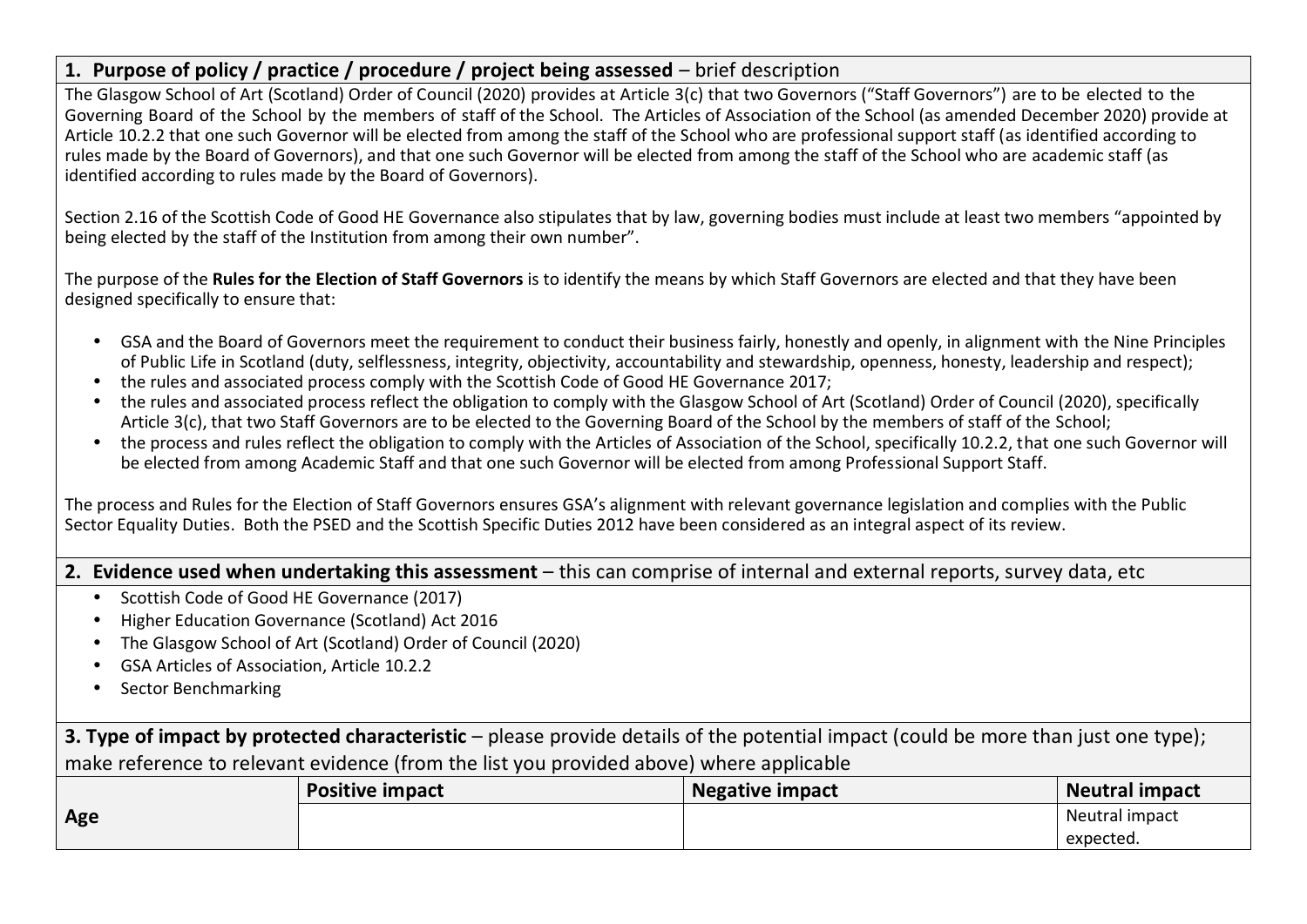|                                                         | <b>Positive impact</b> | <b>Negative impact</b> | <b>Neutral impact</b>       |
|---------------------------------------------------------|------------------------|------------------------|-----------------------------|
| <b>Disability</b>                                       |                        |                        | Neutral impact<br>expected. |
|                                                         | <b>Positive impact</b> | <b>Negative impact</b> | <b>Neutral impact</b>       |
| <b>Gender reassignment</b><br>(covers Trans identities) |                        |                        | Neutral impact<br>expected. |
|                                                         | <b>Positive impact</b> | <b>Negative impact</b> | <b>Neutral impact</b>       |
| <b>Marriage and Civil</b><br>Partnership                |                        |                        | Neutral impact<br>expected. |
|                                                         | <b>Positive impact</b> | <b>Negative impact</b> | <b>Neutral impact</b>       |
| <b>Pregnancy and</b><br><b>Maternity</b>                |                        |                        | Neutral impact<br>expected. |
|                                                         | <b>Positive impact</b> | <b>Negative impact</b> | <b>Neutral impact</b>       |
| Race                                                    |                        |                        | Neutral impact<br>expected. |
| <b>Religion or Belief</b>                               | <b>Positive impact</b> | <b>Negative impact</b> | <b>Neutral impact</b>       |
|                                                         |                        |                        | Neutral impact<br>expected. |
| <b>Sex</b>                                              | <b>Positive impact</b> | <b>Negative impact</b> | <b>Neutral impact</b>       |
|                                                         |                        |                        | Neutral impact<br>expected. |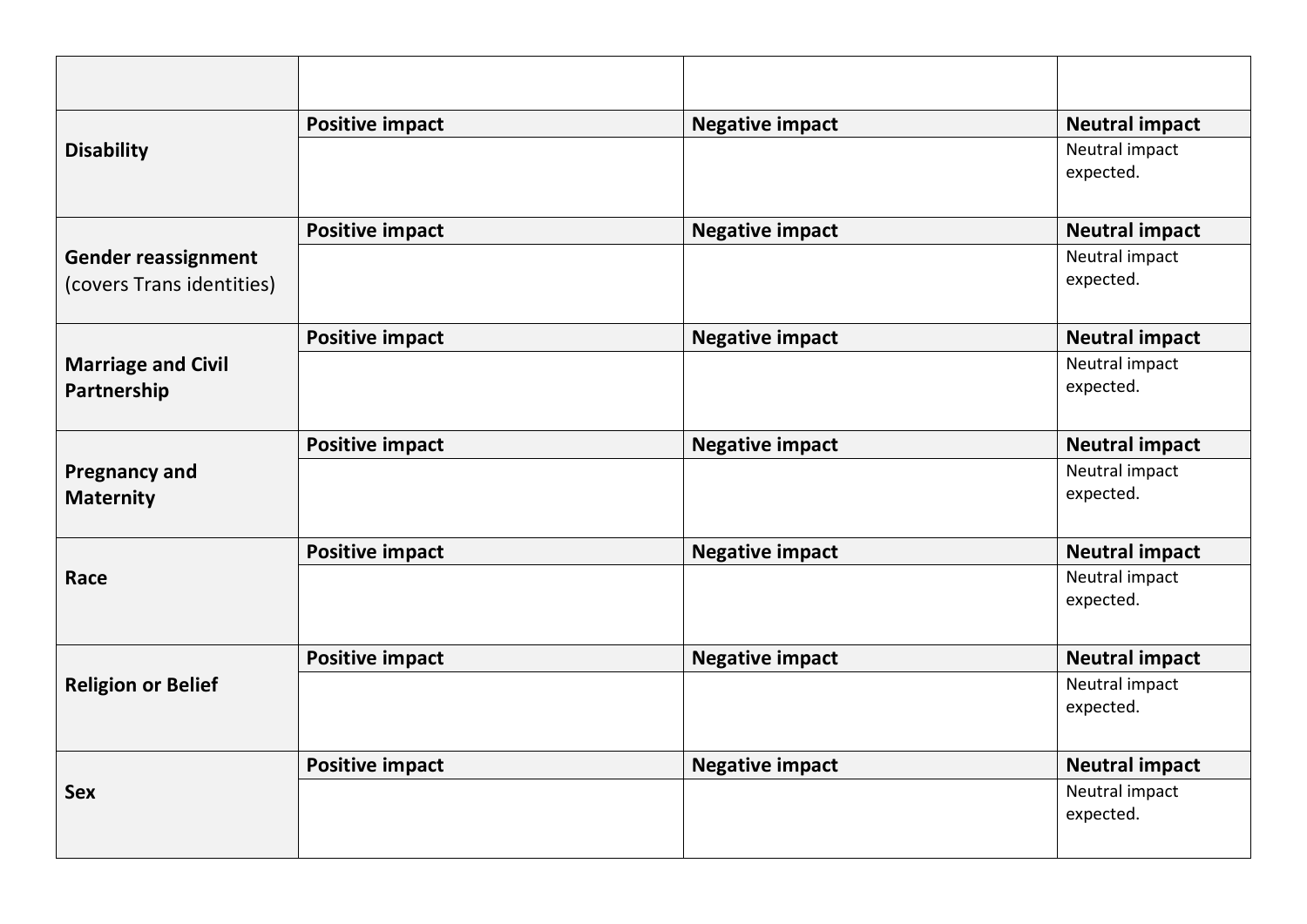|                                               | <b>Positive impact</b> | <b>Negative impact</b>                                                                                                        | <b>Neutral impact</b> |
|-----------------------------------------------|------------------------|-------------------------------------------------------------------------------------------------------------------------------|-----------------------|
| <b>Sexual orientation</b>                     |                        |                                                                                                                               | Neutral impact        |
|                                               |                        |                                                                                                                               | expected.             |
|                                               | <b>Positive impact</b> | <b>Negative impact</b>                                                                                                        | <b>Neutral impact</b> |
| Impact on other groups                        |                        |                                                                                                                               | Neutral impact        |
| (e.g. Care Experienced;                       |                        |                                                                                                                               | expected.             |
| Carers; Military                              |                        |                                                                                                                               |                       |
| Veterans; Low                                 |                        |                                                                                                                               |                       |
| Socioeconomic Status                          |                        |                                                                                                                               |                       |
| (SES); Asylum Seekers;                        |                        |                                                                                                                               |                       |
| <b>British Sign Language</b>                  |                        |                                                                                                                               |                       |
| Users, etc)                                   |                        |                                                                                                                               |                       |
|                                               |                        |                                                                                                                               |                       |
|                                               |                        | 4. How has the identified negative impact been mitigated? – please provide details of undertaken actions broken down by       |                       |
| protected characteristic                      |                        |                                                                                                                               |                       |
| N/A                                           |                        |                                                                                                                               |                       |
|                                               |                        |                                                                                                                               |                       |
|                                               |                        | 5. Any outstanding mitigation (where applicable) – please provide a concise action plan with action owner and a timescale for |                       |
| completion                                    |                        |                                                                                                                               |                       |
|                                               |                        |                                                                                                                               |                       |
| <b>Action</b>                                 | <b>Equality Impact</b> | <b>Person Responsible</b>                                                                                                     | <b>Time frame</b>     |
|                                               |                        |                                                                                                                               |                       |
| N/A                                           | N/A                    | N/A                                                                                                                           | N/A                   |
|                                               |                        |                                                                                                                               |                       |
|                                               |                        | 6. Who has been consulted while undertaking this assessment? - please list all relevant internal stakeholders                 |                       |
| Dr Craig Williamson - Registrar and Secretary |                        |                                                                                                                               |                       |
| Svetoslava Sergieva - Equality Officer        |                        |                                                                                                                               |                       |
|                                               |                        | 7. How does the outcome of this assessment and the actions undertaken support GSA's 2021 - 2025 Equality Outcomes             |                       |
|                                               |                        |                                                                                                                               |                       |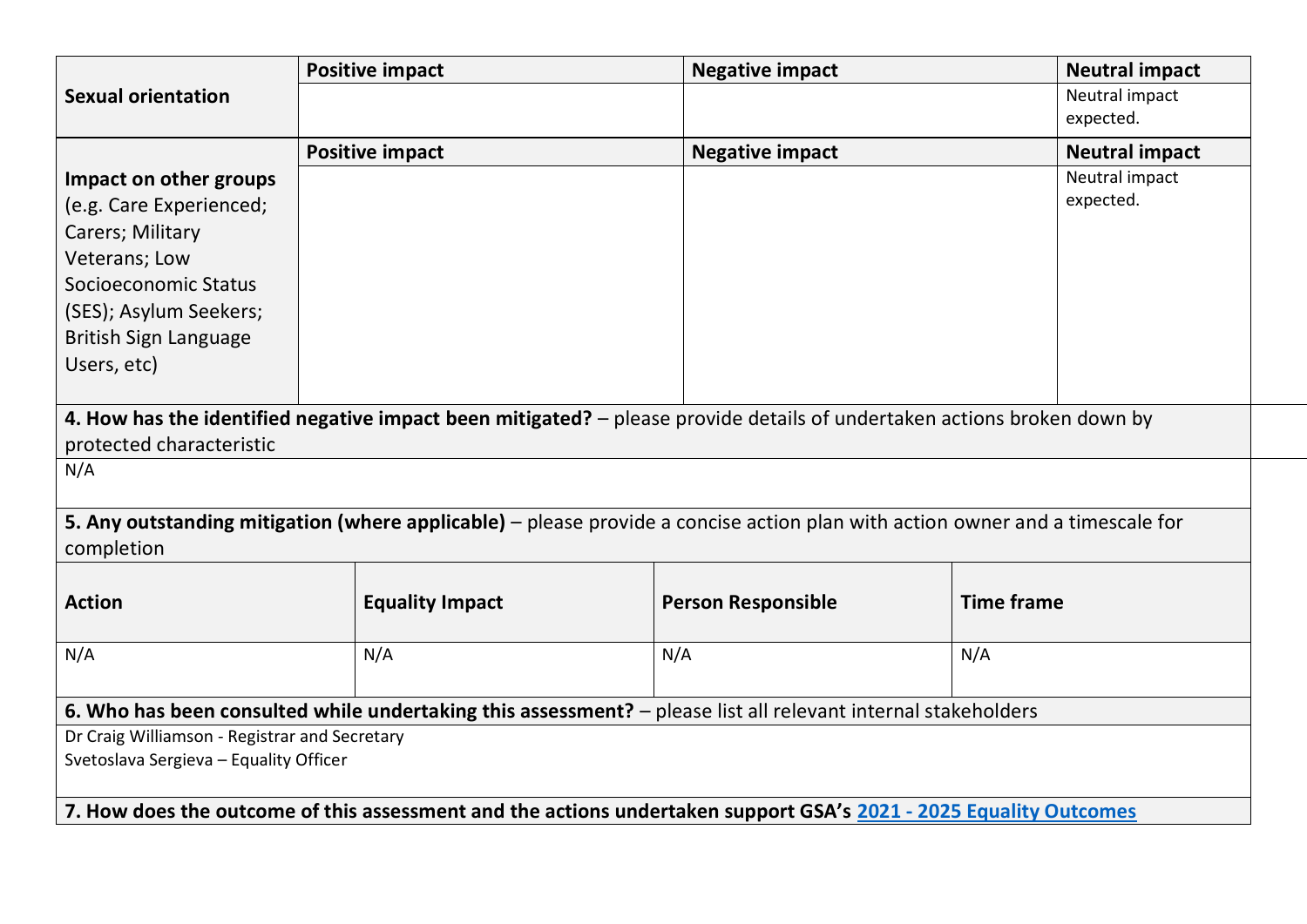Continued application of the standard review mechanisms will ensure that the Election Rules for Governors remain current and continue to ensure that GSA and its Board of Governors maintain the highest standards and conduct the appointment process of Staff Governors in accordance with GSA's Order of Council, Articles of Association and best practice in higher education governance.

The intended outcomes of the Rules for the Election of Staff Governors will contribute to Outcome 1 of GSA's Equality Outcomes for 2021-25: *Actively foster and support an organisational culture in which dignity and respect for self and others is understood and practiced, where confidence is encouraged and promoted, and where ignorance, prejudice and bias is challenged*.

**8. How does the outcome of this assessment and the actions undertaken support the three main duties GSA has under the Equality Act 2010 [Equality Act 2010](https://www.equalityhumanrights.com/en/corporate-reporting/public-sector-equality-duty) to:**

- **- eliminate discrimination, harassment and victimisation;**
- **- advance equality of opportunity;**

**- foster good relations between people who share a relevant protected characteristic and those who do not?**

#### **1. Eliminate unlawful discrimination, harassment and victimisation and other conduct prohibited by the Equality Act 2010.**

- ➢ The appointment of Staff Governors in terms of GSA's Order of Council and its Articles of Association is made following a robust process which concludes, where appropriate, with an election. The electorate for election of an Academic Staff Governor is the Academic Staff of the School and the electorate for election of a Professional Support Staff Governor is the Professional Support staff of the School.
- ➢ It is clearly set out in the rules that Academic Staff means those individuals who are engaged under an HE2000 contract of employment by the School (full-time or part-time) (as determined by reference to the payroll records held by the School's Department of Human Resources). Professional Support Staff means those individuals who are engaged under an APT&C contract of employment by the School (full-time or part- time) (again as determined by reference to the payroll records held by the School's Department of Human Resources).
- $\triangleright$  The rules apply to both full time and part time staff.
- ➢ If more than one valid nomination for an Academic Staff Governor or Professional Support Staff Governor (as applicable) is received, an election will be conducted.
- ➢ The Registrar and Secretary and the Director of Finance scrutinize the overall election process to ensure that it is fair, transparent, honest and open. Voting is held via Ballot.

In terms of s11 of the Higher Education Governance (Scotland) Act 2016, the election process is to be conducted in accordance with rules made by the Board. At GSA consultation on those rules, and any proposed substantive changes, takes place with all bodies involved, including the Trade Union Forum, again aiding transparency and openness.

## **2. Advance equality of opportunity between people from different groups, considering the need to:**

- *Remove or minimise disadvantages suffered by people due to their protected characteristics.*
- *Meet the needs of people with protected characteristics.*